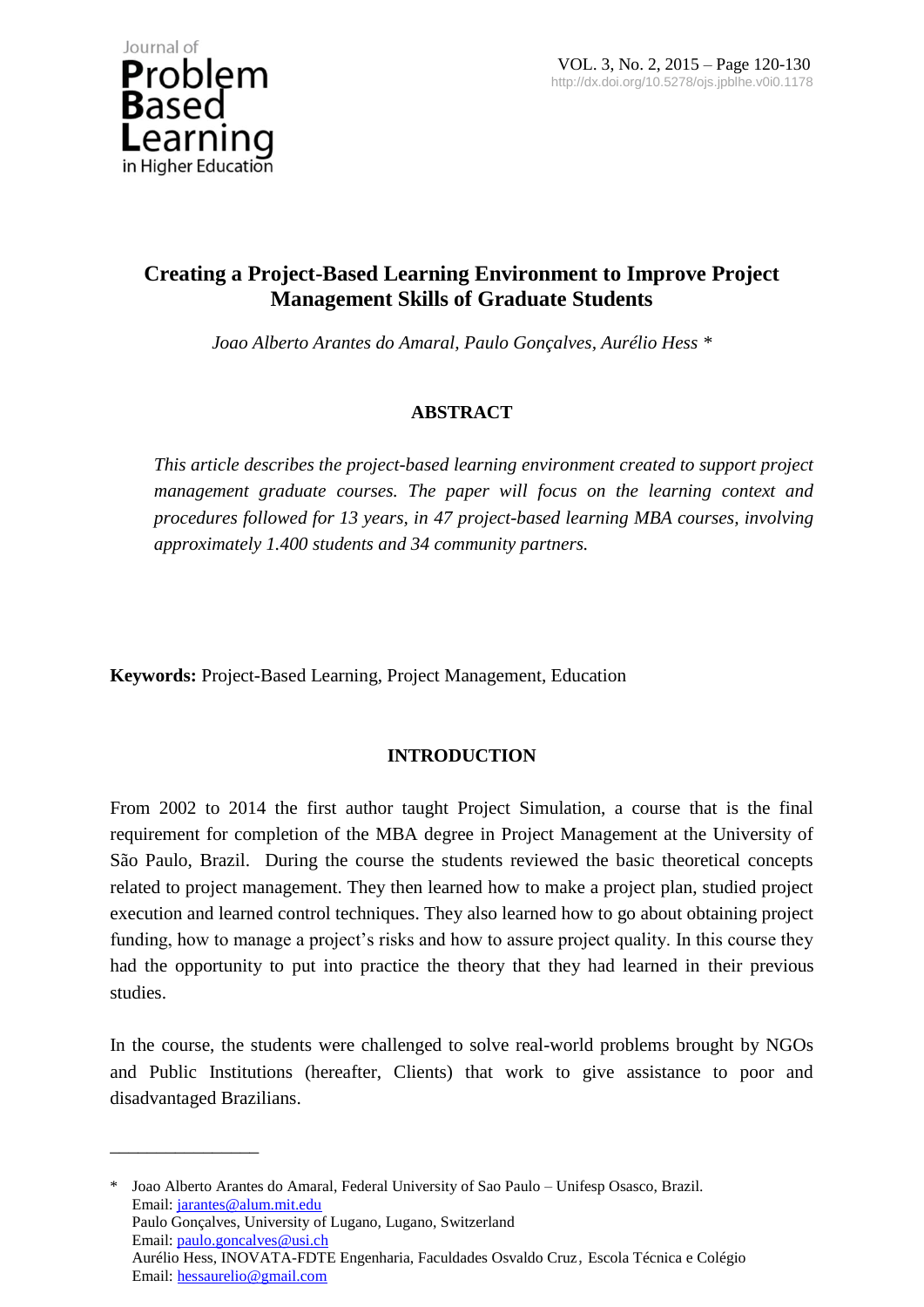### **THE LEARNING CONTEXT**

The classes were held in regular classrooms, using basic educational tools such as data show, the Internet connection, a whiteboard, removable chairs and desks. The students also worked outside the classroom - in their homes, in clients' facilities, or elsewhere. The key actors in the learning environment were the student teams, the clients and the professor (Figure 1). They interacted intensively each other during all project phases.



Figure 1. The course environment overview

#### *The students*

The majority of students held undergraduate degrees in Engineering, Management or Information Technology and had had at least five years of work experience. These graduate students worked in teams of 3 to 5 individuals. All had background in project management theory. The teams worked like real-life project teams: each member had a role and specific responsibilities. Each team had one project manager.

# *The clients*

The clients were NGOs and institutions that work to help the poor and disadvantaged (Figure 2 and Figure 3). These organizations work with orphans, teenagers, elders, and children with non-contagious diseases or physical deficiencies.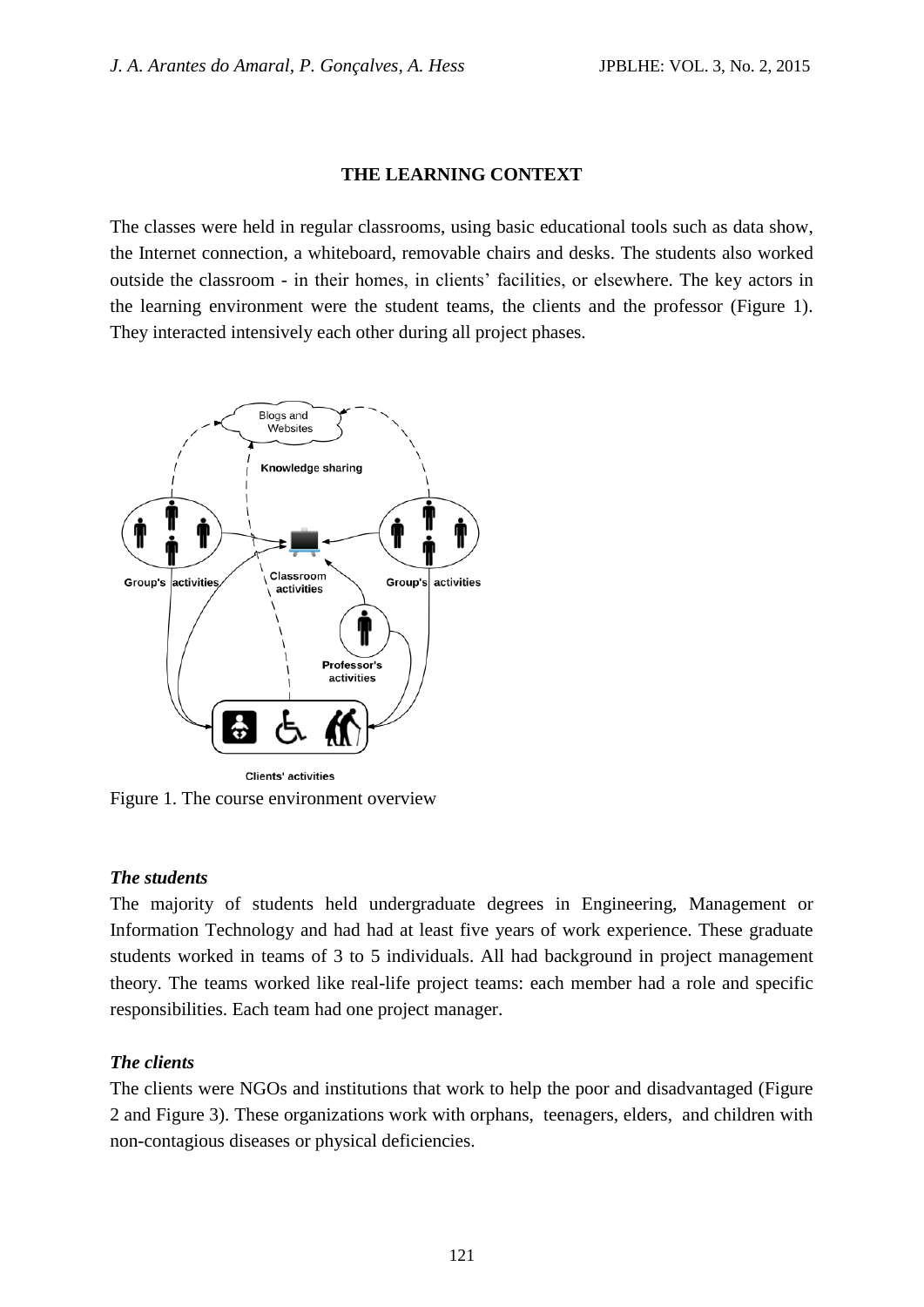Fifteen of the NGOs provide educational assistance, professional training courses, food and recreational activities to children from poor neighborhoods. Some of them also work with children who have suffered physical and sexual violence. Four are orphanages or work directly with orphanages, providing assistance such as school materials, food and furniture Four institutions help teenagers from poor families that live in drug-dominated city areas. They offer professional courses and job opportunities. Three work with elders who have been abandoned by their families, providing them food, clothing, medicine and recreational activities. Two institutions work with children with cancer and other non-contagious diseases or disabilities.

The majority of institutions that the students worked with do not receive any governmental help. They obtain the resources they need from donations and from the selling of products and services. The clients therefore needed a variety of help: food, school materials, clothes, medicines, equipment, toys, books, computers, assistance repairing their buildings, and so on. They presented their needs in a format of themes of projects. Each client was encouraged to present their real needs to students. Consequently the project scopes ranged from simple to complex.



Figure 2. The main NGOs activities

In addition to NGOs, the students have worked with Public Institutions (City Counties, Public Schools, Public Hospitals and Community Centers), (Figure 3).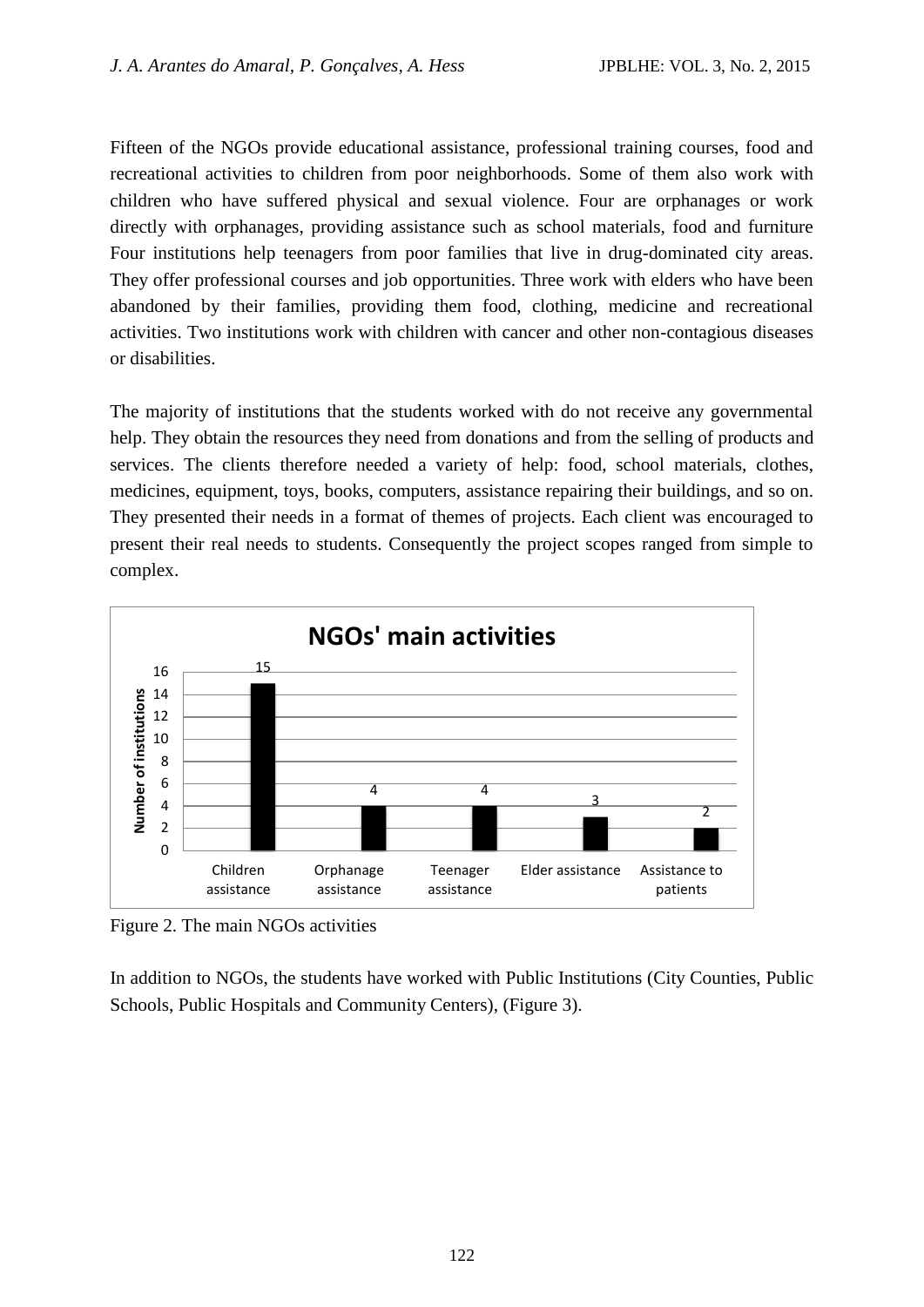

Figure 3. The main Public Institutions activities

The projects proposed by City Counties were related to website development and assistance in project planning. Hospitals proposed projects that involved helping them with hemophiliac patients. Public schools proposed projects related to small reforms and equipment acquisitions.

#### *The professor*

The professor has background in project management. He acted as instructor and program coordinator: he was responsible for seeing that the teams and clients worked in harmony. He was also responsible for managing the network of the clients.

#### *Classroom activities*

Each class met for three hours. In the first half of the class the professor gave a lecture about system dynamics techniques applied to project management. The students used the second half of the class to develop the projects and later report on them.

#### *Group activities*

Outside of class hours, the students had freedom to choose where to work, when to work and how to work. Usually they visited the clients facilities at the beginning of the project, in order to better understand the clients' requirements. During the project they intensively exchange information with clients.

Many of the project activities involved fundraising. The students obtained the necessary resources in a variety of ways: by seeking donations from corporations, selling raffle tickets, organizing fundraising events (like workshops and parties), soliciting donations from people of their social networks, and so on.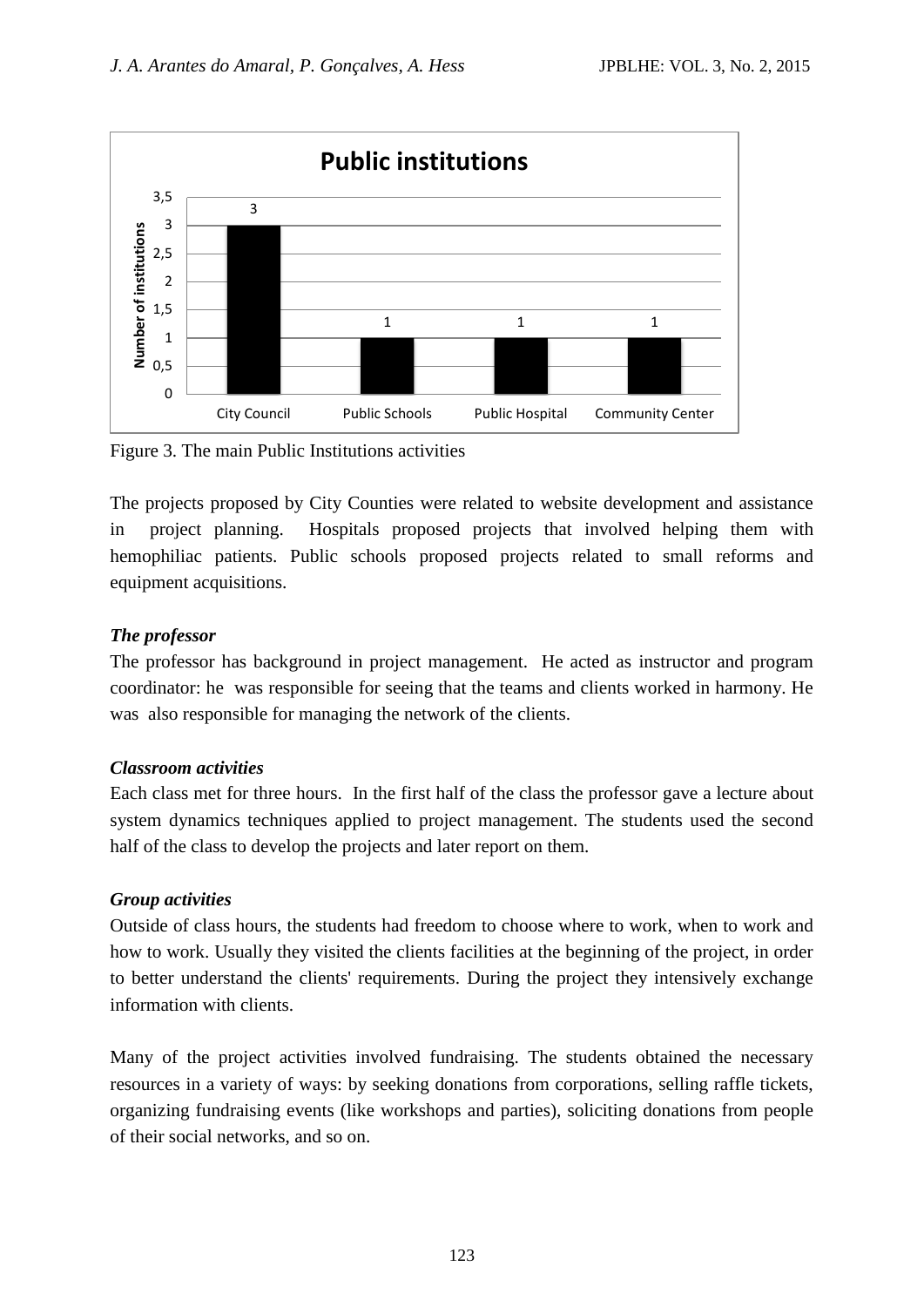### *Clients' activities*

The clients worked closely with the professor during the course preparation, presenting themes suitable for academic projects. They inspired the students with short presentations at the first day of class, when they presented the history of their institution, their achievements and their needs. During the project, clients tried to meet the students' requests as quickly as possible in order to avoid project delays. They also came to the final day of class in order to give feedback to the students about their performance.

### *Knowledge sharing*

The students were required to create a blog for their projects. The blogs brought together all project information: plans, schedule, lessons learned, photos, videos and all other relevant information. The course combined traditional instruction techniques with intensive use of information technology.

# **THE PEDAGOGICAL FRAMEWORK**

Problem-based learning (PBL) is an educational approach derived from the constructivist theory. According to Savery (2006, p.12):

> PBL is an instructional (and curricular) leaner-centered approach that empowers learners to conduct research, integrate theory and practice, and apply knowledge and skills to develop a viable solution to a defined problem.

Barrows (1996) emphasizes PBL's main features: teaching is centered on the learner, the learning takes place in small groups of students, teachers act as guides (or facilitators), the problems serve as a stimulus for learning and new information is acquired through selfdirected learning.

The use of PBL techniques is not new. Markham (2003) reports that for more than 100 years educators (such as John Dewey) have the benefits of having students learn through performing practical projects. In United States, the problem-based learning has been used for years in schools, from elementary school to universities (Torp & Sage, 1998).

The concept of project-based learning is very similar to problem-based learning, but there are some conceptual differences. According to Savery (2006, p.16) in problem-based learning the learning activities are organized around achieving a shared goal (project). Markam et. al ( 2003, p.4) defines project-based learning as: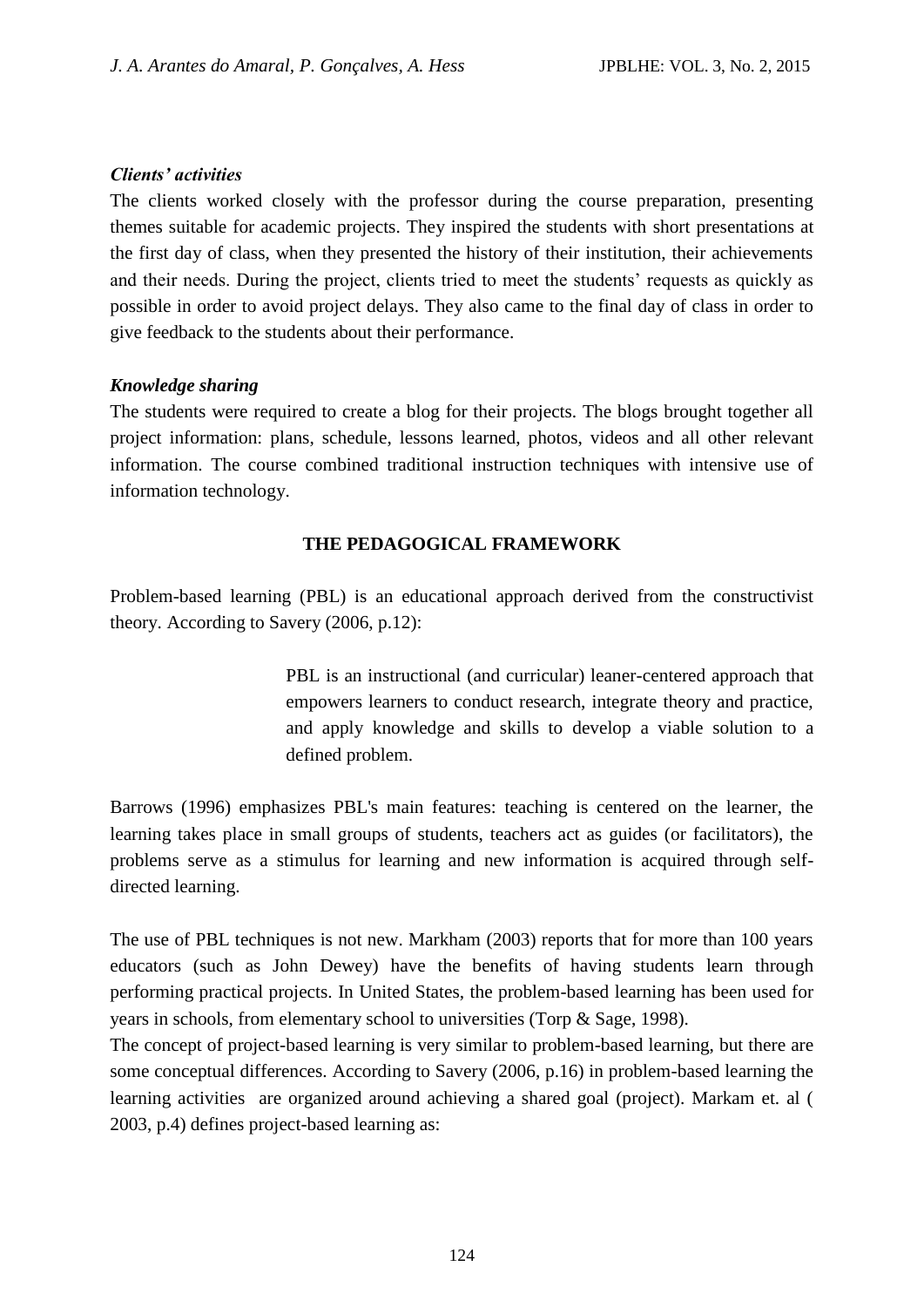Systematic teaching method that engages students in learning knowledge and skills through an extended inquiry process structured around complex, authentic questions and carefully designed products and tasks

Project-based learning is suitable when the students are working in teams in order to create a product or service within a limited amount of time. In our experiment, the students were provided with project's themes (specifications of a final product or service to be created) and were oriented to follow well defined projects' phases.

Problem and project based learning is becoming increasingly relevant in today's world. Bell (2010) suggests that the use of these teaching methods enable students to develop key skills such as collaborative working, capacity and ability to solve complex problems. Nowadays some universities make use of problem and project-based learning in their courses (Barge, 2010) (Fredhom et. al., 2002), such the University of Aalborg (Denmark) and the Olin College (United States).

Some authors (Larmer, Mergendoller, 2010), (Thomas, Mergendoller, Michaelson, 1999) point out the essentials elements of project based learning as follows. They must have a significant content, develop in students 21st century competencies, allow in-depth inquiry and include driving questions. In addition, students should learn during the project and be able to exercise their voice to make choices, the process itself should involve critique and revision, and should have a public audience beyond the students and professor.

In our experiment we pursue those essential elements. We though that in order to become better project management professionals, the students should have not only theoretical experience, but practical experience as well. The project-based learning was the way of achieving it.

#### **THE PBL EXPERIENCE**

The PBL experience was carried out from 2002 to 2014, in a sequence of 47 courses. Each course had twelve lectures. The experience followed sequence of activities described in Figure 4.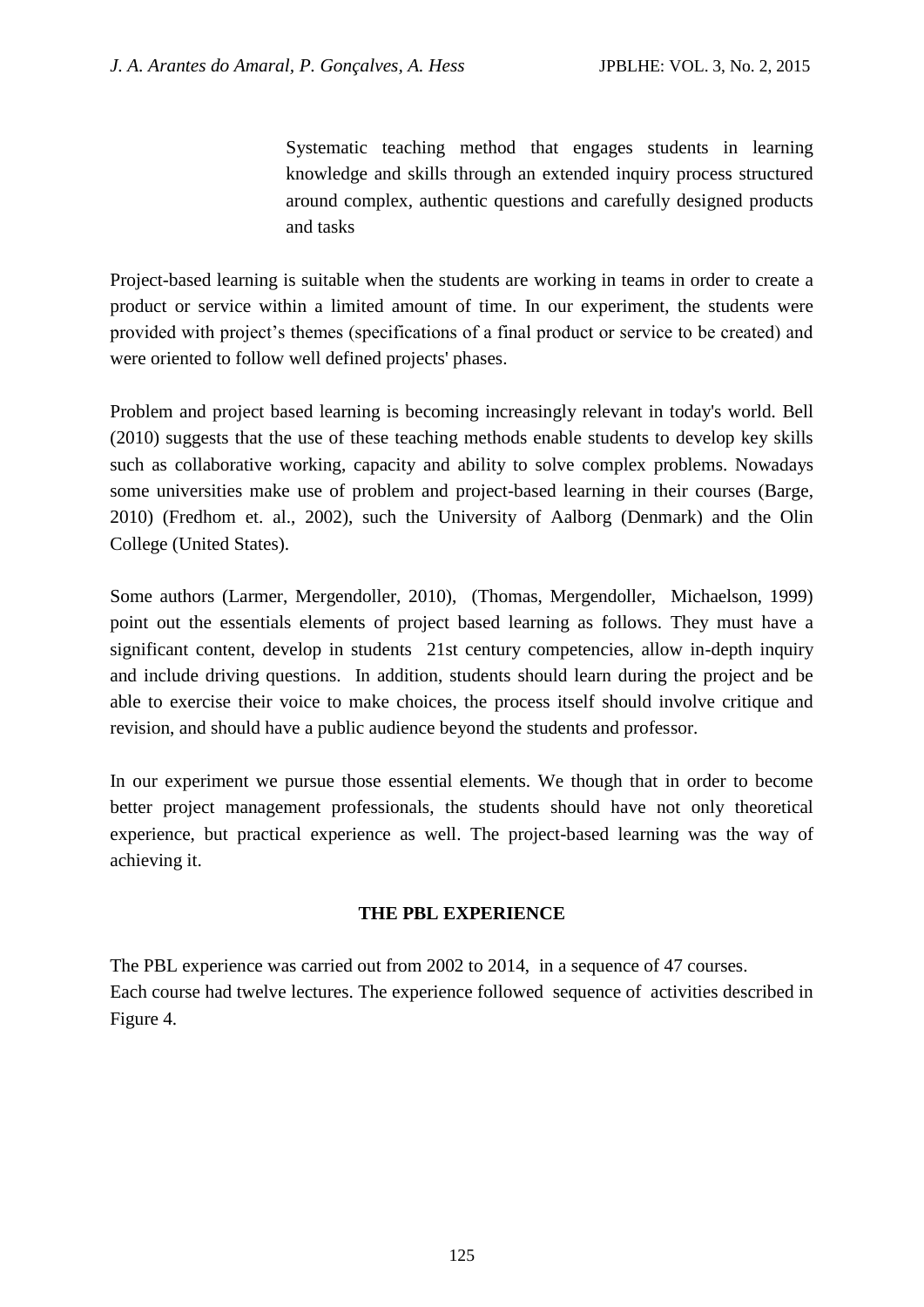

Figure 4. The course activities flowchart

The professor contacted the clients one week before the first day of class, in order to receive the projects' themes from their institutions. The clients sent the themes and the professor updated the course website. The first class was very important to both students and clients: the clients provided more than information, they gave motivation and inspiration to the students. Motivation is a key issue in Project Based Learning, as it inspires students to work hard to overcome the difficulties.

Moreover, the feeling of working on a socially relevant project, one that will bring benefits to community, touched the students deeply.

The face to face contact with clients at the first meeting was also important, for it invigorated the clients, improving their willingness to work with the students. After this meeting the students had one week to choose a project from a theme list available on the course website.

The project then began; students were involved in project activities right up to the final day of course. The final class was also a landmark. The students presented the achievements of the project, and reported on the main lessons learned. They received feedback from both the professor and the clients.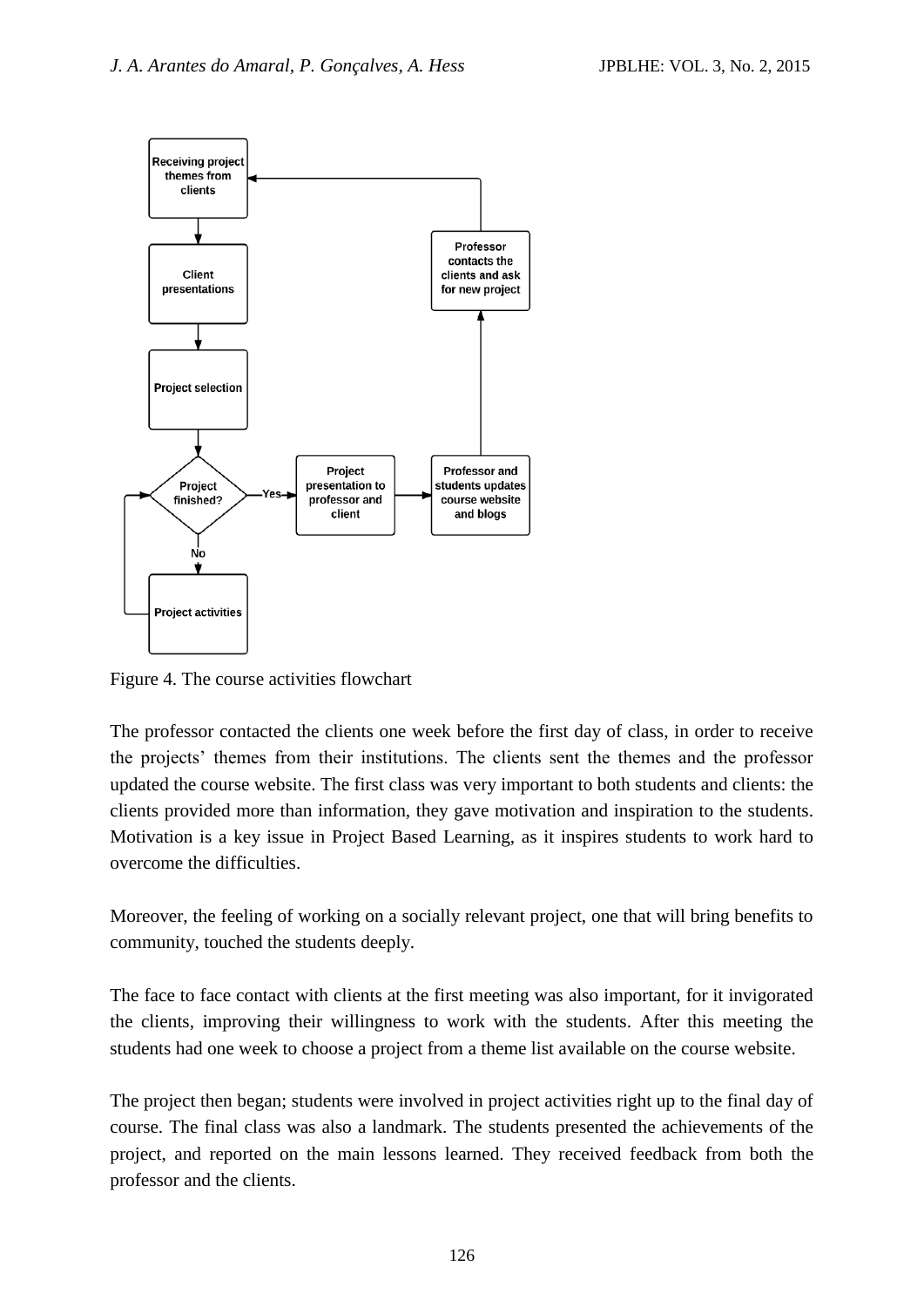#### **RESULTS AND REFLECTIONS**

Reflecting about the experiment, it was clear to us that it brought educational benefits to all involved and material benefits to the community. Thinking about the educational benefits, we asked ourselves if the courses addressed the essentials of the project-based learning. We guess that one good way of making our reflection useful to the wider community of PBL researchers and practitioners is confronting what we achieved with the essentials of projectbased learning.

#### *1. Did our courses have driving questions?*

Yes, there were two tacit driving questions in Project Simulation course:

- What has to be done in order to deliver, in twelve weeks, the product or service that the client needs?
- How can it be done, working in a project team structure?

The first driving question has to do with strategy and planning. The second is related to execution and control. The project management activities brought the answer to the two driving questions.

#### *2. Did the course bring significant content to the students*?

The Project Simulation course worked as a project management laboratory. In the laboratory the students had the opportunity to develop skills based on theory they have learned previously. For example, in previous disciplines they studied how to create a plan. In the course they had the opportunity not only to create a plan, but also to execute it. Planning and re-planning, working and reworking, are all parts of the learning process. During the project the students had the opportunity to figure out solutions to the problem that they faced. They learned from their successes and from their failures. The course content was significant to students because it gave them the responsibility of solving real life problems, similar to those that they will face in organizations where they work.

#### *3. Did the students develop 21st Century Competencies?*

In order to accomplish the projects, the students developed competencies of today's world: they were be able to collaborate and communicate using modern computational resources and tools. Most of students worked during the day and attended the MBA course at night. In other words, they had limited available time to devote to the project. In order to work more effectively, the students made intensive use of internet-based collaborative software. They also were very creative in finding solutions to the problems that they faced.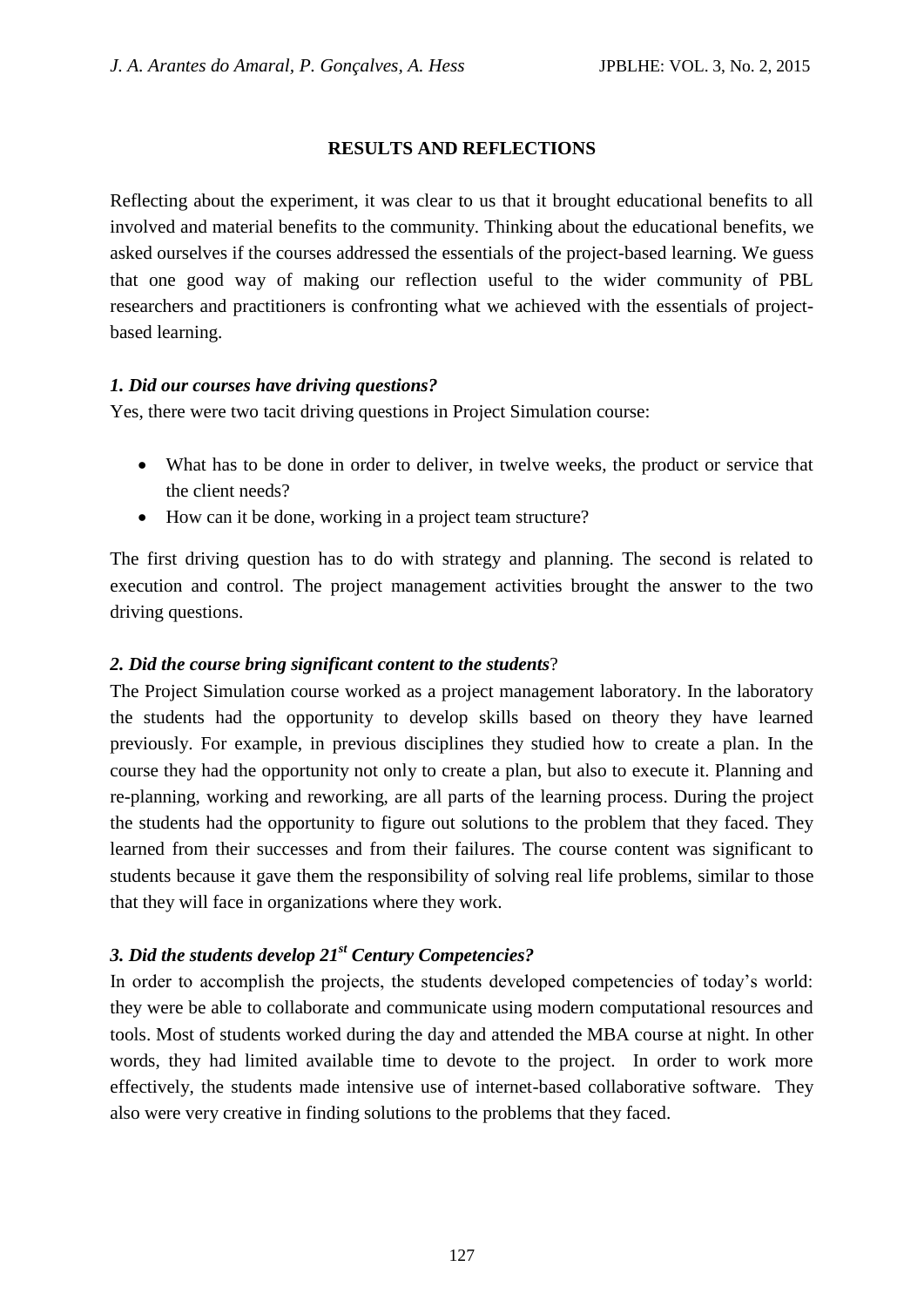The majority of projects involved fundraising. The students developed several strategies to obtain the necessary funds, including soliciting resources from their social network, requesting donations from companies, organizing fundraising workshops, and so on.

One important competency of the modern manager is the ability to manage conflicts. The students faced several kinds of conflicts, including between team members, between the team and the client, and between the team and the professor. Sometimes the students disagreed each other about the management process to follow, sometimes the students and the clients had different opinions about the better way of accomplish the project. Conflict management was thus an essential part of the learning.

Another important competency project managers should have is the ability of manage the changes in project's scope. Sometimes the client changed his or her mind during the project, asking more than what was agreed upon at the beginning of the project. The students were thus obliged to put into practice scope management theory in order to accomplish the project successfully.

### *4. Did we allow in-depth inquiry?*

The in-depth inquiry was present in the academic projects in several ways. In every class the professor challenged the teams with project management related questions. He asked the students about the strategies that they had chosen and the management process they followed. Every week they discussed the decisions taken and their direct and indirect effects and consequences. For example, sometimes when they discussed possible changes in the project's scope, they did an in-depth inquiry of the possible consequences in terms of project's costs, schedule and product's quality.

The students also questioned the professor about relationship between the theory they studied in previous project management courses and the practical use of this theory in the real-life project. The students questioned the clients about their needs, and questioned themselves about effective ways of solving the problems they faced.

# *5. Did the students gain knowledge during the project?*

As the projects moved forward, the students felt the need to know more about socially-related projects. The majority of students had never worked with NGOs. The students usually worked for corporations or for the government. Socially-related projects were a new experience for almost all of them.

In order to accomplish the project with NGOs the students had to learn the basic organizational structure of the clients' institutions, their processes, their needs and expectations. Every project brought the students new learning opportunities, since they were working in areas with which they had had no prior experience.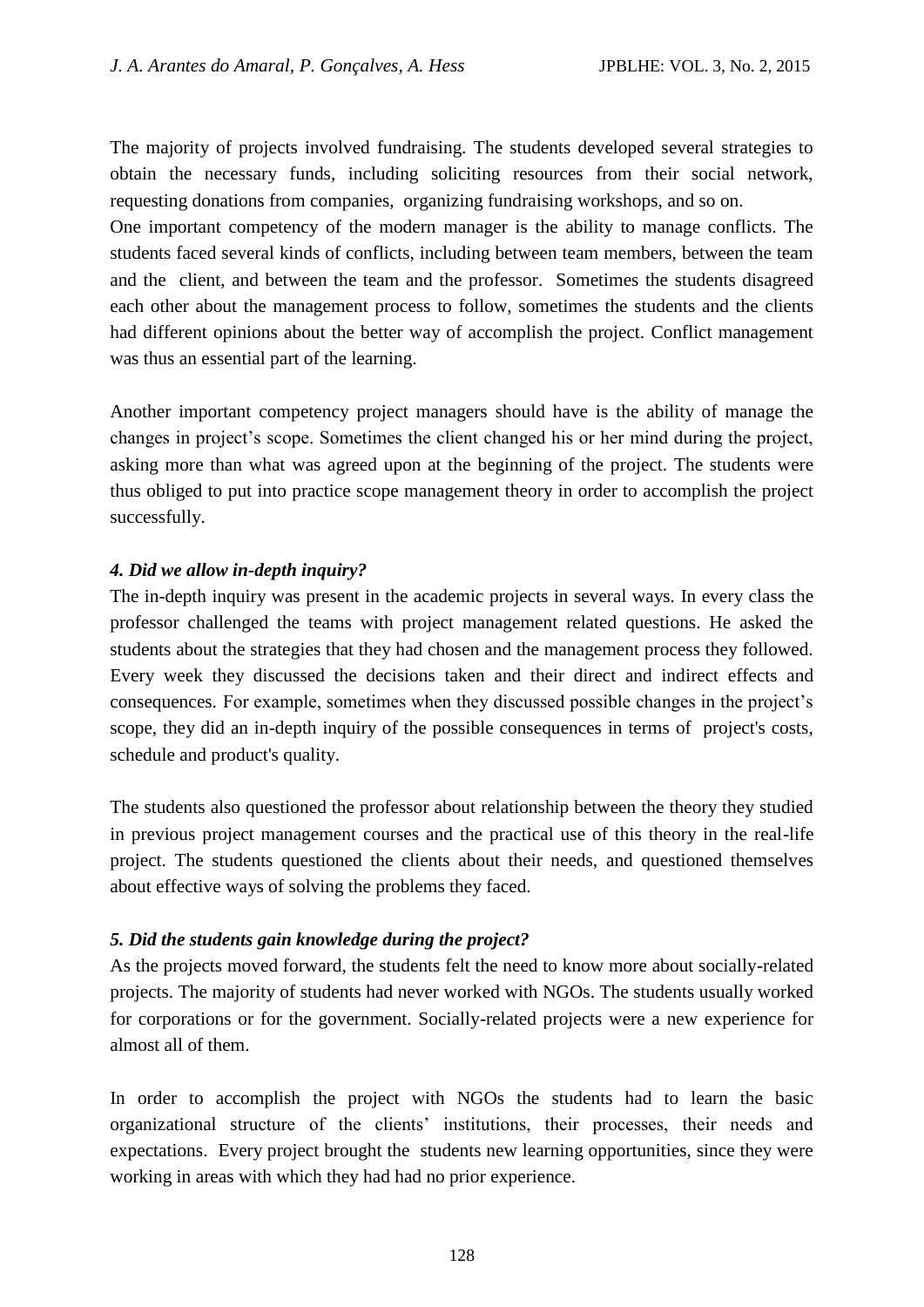#### *6. Did we allow the students to have voice and choice?*

At the beginning of the project, the students chose a project from the project theme list. Usually we worked with ten clients in each course and each client presented at least seven projects. Hence, the students might choose a project theme among 70 project themes. During the project they were totally free to choose the team structure, the team member roles, the management tools to be used, and the plans to create. The professor did not interfere in the decision process.

### *7. Were there critique and revision processes?*

Every week the students did a short project status presentation to all other students and the professor. The process of critique and revision was clearly defined. After each team made his presentation, the professor chose specific points to critique. The critique was made with the objective of bringing improvements to the project and to the learning. Moreover, all other teams were also invited to critique the project of their peers. This proved to be an excellent way of knowledge sharing. The best management solutions were shared with all participants. Each group could observe the development of other groups. Those groups whose performance was below the average became motivated to increase their efforts in order to keep up with the leading teams.

### *8. Were the projects presented to public audience?*

At the last class of each course the project were presented to all the community partners. Sometimes the projects were also presented to other professors, interested in the methodology and the results.

The projects also brought several material benefits to the community partners and to the to poor and disadvantaged people.

We estimate that, in average, each project had raised about 2,500.00 (two thousand and five hundred dollars) in genres, products and services. So, conservatively, it can be estimated that the projects have led to resources on the order of half million dollars.

#### **CONCLUSION**

We hope this article contributes to disseminate a practice that worked quite well for many years. We expect this experience would inspire other professors that work in similar context.

*For further information about the academic projects, there is a short documentary available in [www.projectbasedlearning.com.br](http://www.projectbasedlearning.com.br/)*